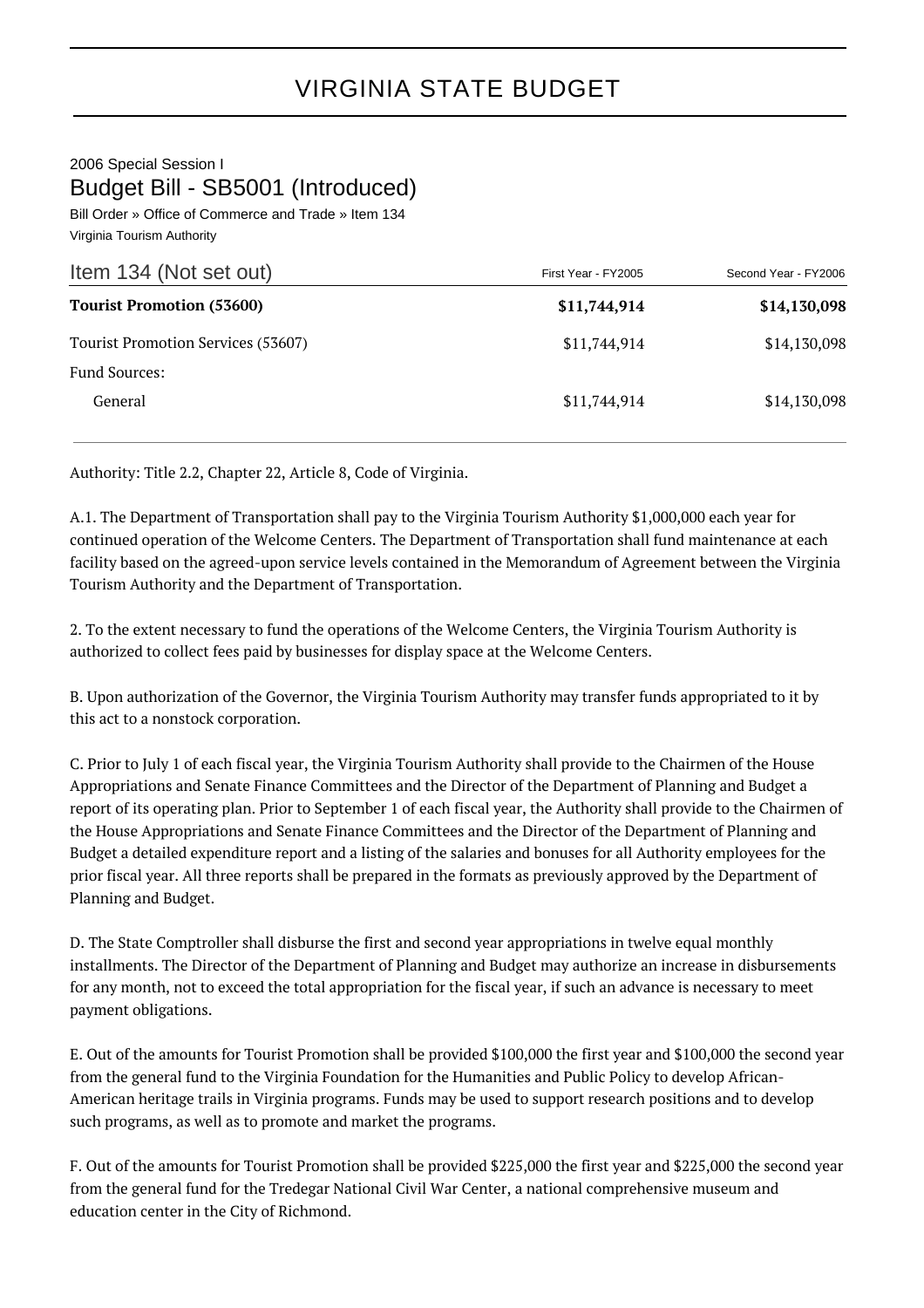G. The Virginia Tourism Authority shall report to the Governor and the Chairmen of the Senate Finance and House Appropriations Committees by October 1 of each year on the status of the plans to market and promote the events marking the 400th anniversary of the 1607 settlement at Jamestown. The report shall include, but not be limited to, discussions of the Authority's plans with other state agencies, localities, public and private partnerships, and other collaborative efforts to promote commemorative events and activities.

H. Out of the amounts for Tourist Promotion shall be provided \$1,000,000 the first year and \$500,000 the second year from the general fund to advertise and market the Jamestown 2007 commemoration and for a partnership leveraging program.

I. Out of the amounts for Tourist Promotion shall be provided \$25,000 the first year and \$25,000 the second year from the general fund to support the activities of the Coalfield Regional Tourism Authority.

J.1. The Authority shall work with the Secretary of Commerce and Trade to develop performance goals and strategies to measure the impact of the Authority's programs and activities, specifically in the areas of (1) marketing and promotions, (2) customer service and industry relations, and (3) film and television productions in Virginia. The Authority shall submit these goals and measures by December 1, 2004, to the Chairmen of the Senate Finance and House Appropriations Committees. In addition, it is the intent of the General Assembly that the Authority incorporate these performance goals and strategies in budget amendments for review and approval by the 2005 Session.

2. The Virginia Tourism Authority shall submit a progress report on its efforts to achieve the performance goals and objectives set out in its report to the Governor and the General Assembly (House Document No. 41, 2004). The Authority shall submit the report by the first day of the 2006 Session of the General Assembly.

K. The Virginia Tourism Authority, in cooperation with the Virginia Wineries Association, the Virginia Wine Board and such other groups as necessary, shall enhance its "Virginia.org" tourism website to include comprehensive hyperlinked listings of wineries, "bed and breakfast" establishments, and historic attractions by geographic area of the Commonwealth. The web site shall include photographs of wineries and other attractions, which the Virginia Tourism Authority shall request from the respective Virginia wineries. Such hyperlinked directory shall be designed to assist potential travelers to the Commonwealth in the development of travel itineraries, and shall be organized such that the information is searchable by geographic vicinity. The Virginia Tourism Authority shall report on revisions made to its web site to the Governor and the Chairmen of the House Appropriations and Senate Finance Committees by November 15, 2004.

L. Out of the amounts provided for Tourist Promotion, \$100,000 the first year and \$250,000 the second year from the general fund shall be provided to "See Virginia First," a public-private partnership operated by the Virginia Association of Broadcasters to advertise Virginia tourism.

M. Out of the amounts provided for Tourist Promotion, \$75,000 the first year and \$110,000 the second year from the general fund shall be provided to support the "See Virginia First" cooperative advertising program operated by the Outdoor Advertising Association of Virginia. In fiscal year 2005 and in fiscal year 2006, the Outdoor Advertising Association of Virginia shall provide "three for the price of one" for an annual total of at least \$225,000 in advertising to promote tourism in Virginia.

N. Out of the amounts for Tourist Promotion shall be provided \$150,000 the first year from the general fund for a partnership leveraging program for outdoor resources tourism.

O. Out of the amounts for Tourist Promotion shall be provided \$250,000 the first year and \$250,000 the second year from the general fund to the Virginia Economic Development Partnership to attract motor sports-related businesses to Virginia.